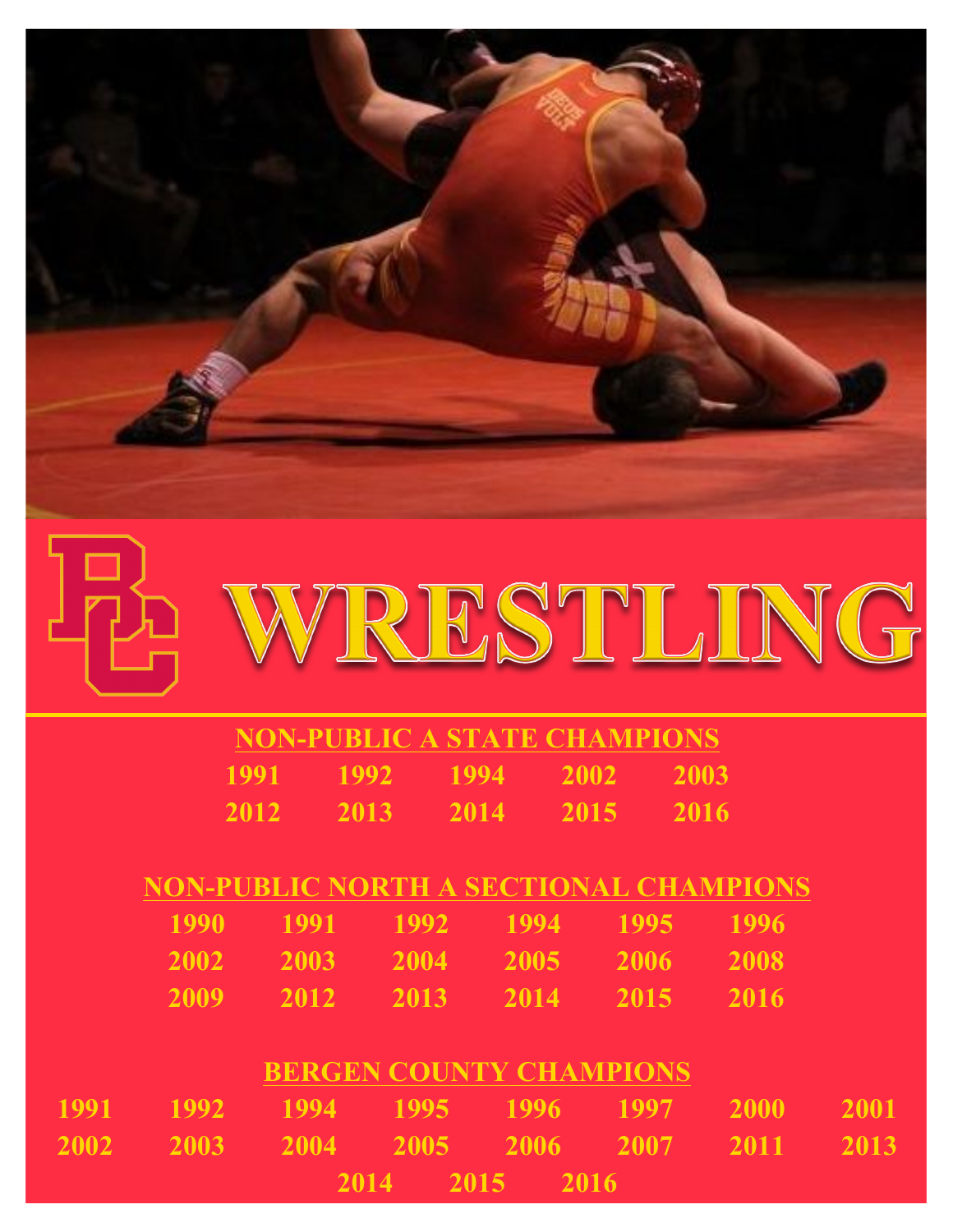#### **BERGEN CATHOLIC WRESTLING HISTORY**

**Seasons: (41)** 1976 marked the first season of BC Wrestling

**Non-Public A State Championships: (10)** 1991, 1992, 1994, 2002, 2003, 2012, 2013, 2014, 2015, 2016

**Non-Public North A Sectional Championships: (18)** 1990, 1991, 1992, 1994, 1995, 1996, 2002, 2003 2004, 2005, 2006, 2008, 2009, 2012, 2013, 2014 2015, 2016

**Bergen County Championships: (19)** 1991, 1992, 1994, 1995, 1996, 1997, 2000, 2001, 2002, 2003 2004, 2005, 2006, 2007, 2011, 2013, 2014, 2015, 2016

**District 7 Championships: (28)** 1982, 1990, 1991, 1992, 1993, 1994, 1995, 1996, 1997, 1998, 1999, 2000, 2001, 2002, 2003, 2004, 2005, 2006, 2007, 2008, 2009, 2010, 2011, 2012, 2013, 2014, 2015, 2016

**League Championships: (22)** 1990, 1991, 1992, 1994, 1995, 1996, 1997, 1998, 2001, 2002, 2003 2004, 2005, 2006, 2008, 2009, 2011, 2012, 2013, 2014, 2015, 2016

**#1 Team of the Year in New Jersey**: **(3)** 2014, 2015, 2016

| <b>WRESTLER</b>   | <b>WEIGHT CLASS</b> | YEAR |
|-------------------|---------------------|------|
| Jason Hernandez   | 130 LBS             | 1994 |
| Jim Finn          | 185 LBS             | 1995 |
| Joe Trause        | 119 LBS             | 2006 |
| Frank Cagnina     | 103 LBS             | 2007 |
| Joe Trause        | 125 LBS             | 2007 |
| Johnny Sebastian  | <b>160 LBS</b>      | 2012 |
| Nick Suriano      | 106 LBS             | 2013 |
| Johnny Sebastian  | 182 LBS             | 2013 |
| Nick Suriano      | 113 LBS             | 2014 |
| Johnny Sebastian* | 182 LBS             | 2014 |
| Shane Griffith*   | 132 LBS             | 2015 |
| Joe Grello        | 170 LBS             | 2015 |
| Kevin Mulligan    | 182 LBS             | 2015 |
| Nick Suriano      | 120 LBS             | 2015 |
| Shane Griffith    | 138 LBS             | 2016 |
| Joe Grello        | 170 LBS             | 2016 |
| Kevin Mulligan    | 195 LBS             | 2016 |
| Nick Suriano*     | 126 LBS             | 2016 |

#### **BERGEN CATHOLIC STATE CHAMPIONS**

\* Named Most Outstanding Wrestler